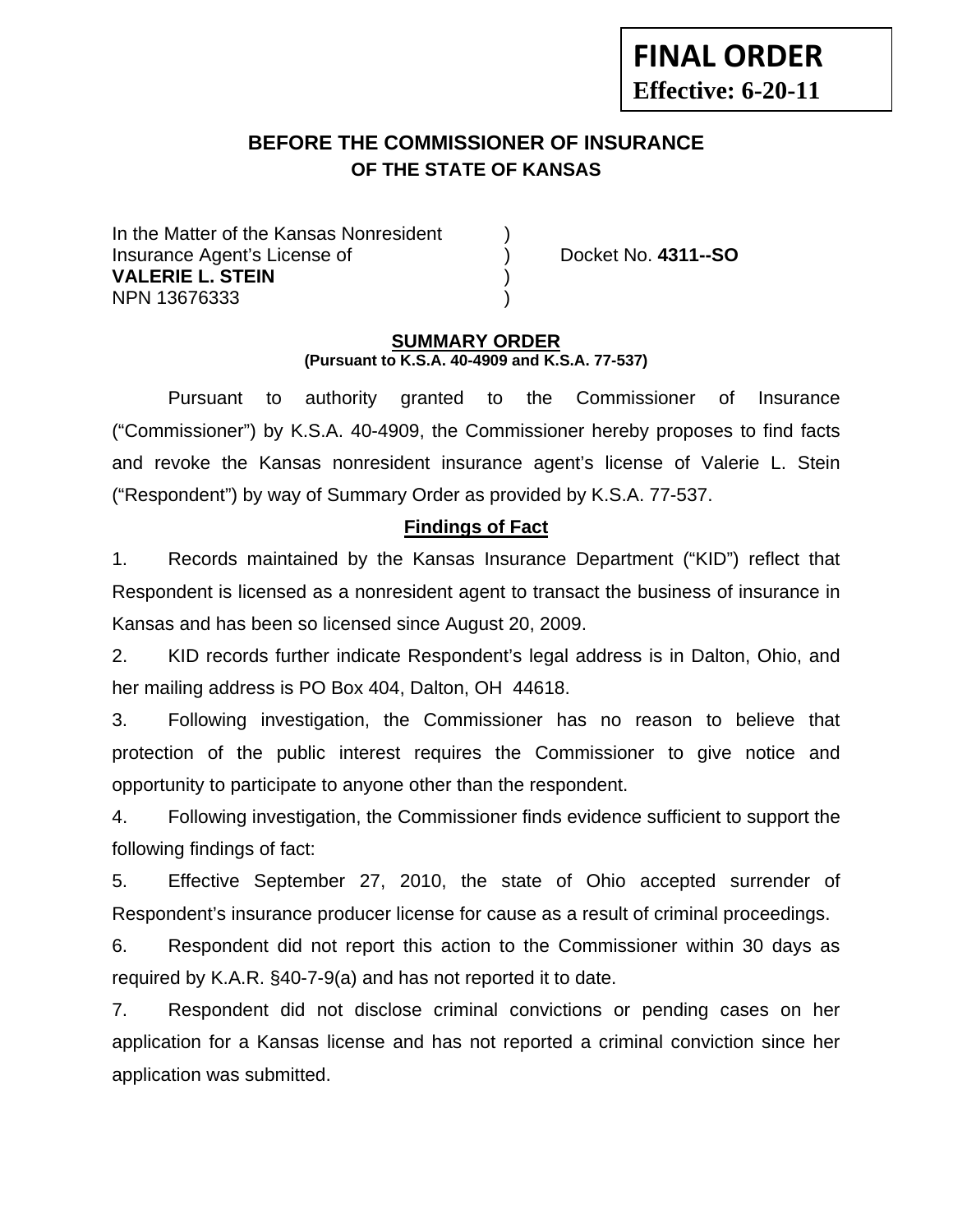8. By letter of April 21, 2011, counsel for KID wrote to Respondent at her mailing address of record and invited Respondent to reply within 15 business days if she disputed the above.

9. To date, Respondent has not replied, and the letter has not been returned.

### **Applicable Law**

10. K.S.A. 2010 Supp. 40-4909(a) provides, in relevant part:

"The commissioner may deny, suspend, revoke or refuse renewal of any license issued under this act if the commissioner finds that the applicant or license holder has: . . .

(1) Provided incorrect, misleading, incomplete or untrue information in the license application.

(2) Violated: (A) Any provision of chapter 40 of the Kansas Statutes Annotated, and amendments thereto, or any rule and regulation promulgated thereunder; . . .

11. K.A.R. §40-7-9 requires a licensed agent to report to the Commissioner within 30 days any disciplinary action against the agent's license by the insurance regulatory agency of another jurisdiction or any criminal conviction.

12. In addition, the Commissioner may revoke any license issued under the Insurance Agents Licensing Act if the Commissioner finds that the interests of the insurer or the insurable interests of the public are not properly served under such license. K.S.A. 2010 Supp. 40-4909(b).

13. K.S.A. 2010 Supp. 40-4906(a) provides that a person who is not a resident of Kansas shall receive a nonresident license if the nonresident person is licensed and in good standing in his or her home state unless denied licensure under K.S.A. 40-4909.

## **Conclusions of Law**

14. The Commissioner has jurisdiction over Respondent as well as the subject matter of this proceeding, and such proceeding is held in the public interest.

15. The Commissioner finds, based on the undisputed facts contained in paragraphs 5 and 6, that Respondent's license may be revoked pursuant to K.S.A. 40-4909(a)(2)(A) because Respondent has violated K.A.R. §40-7-9 by failing to report a disciplinary action against her insurance agent license by another state.

2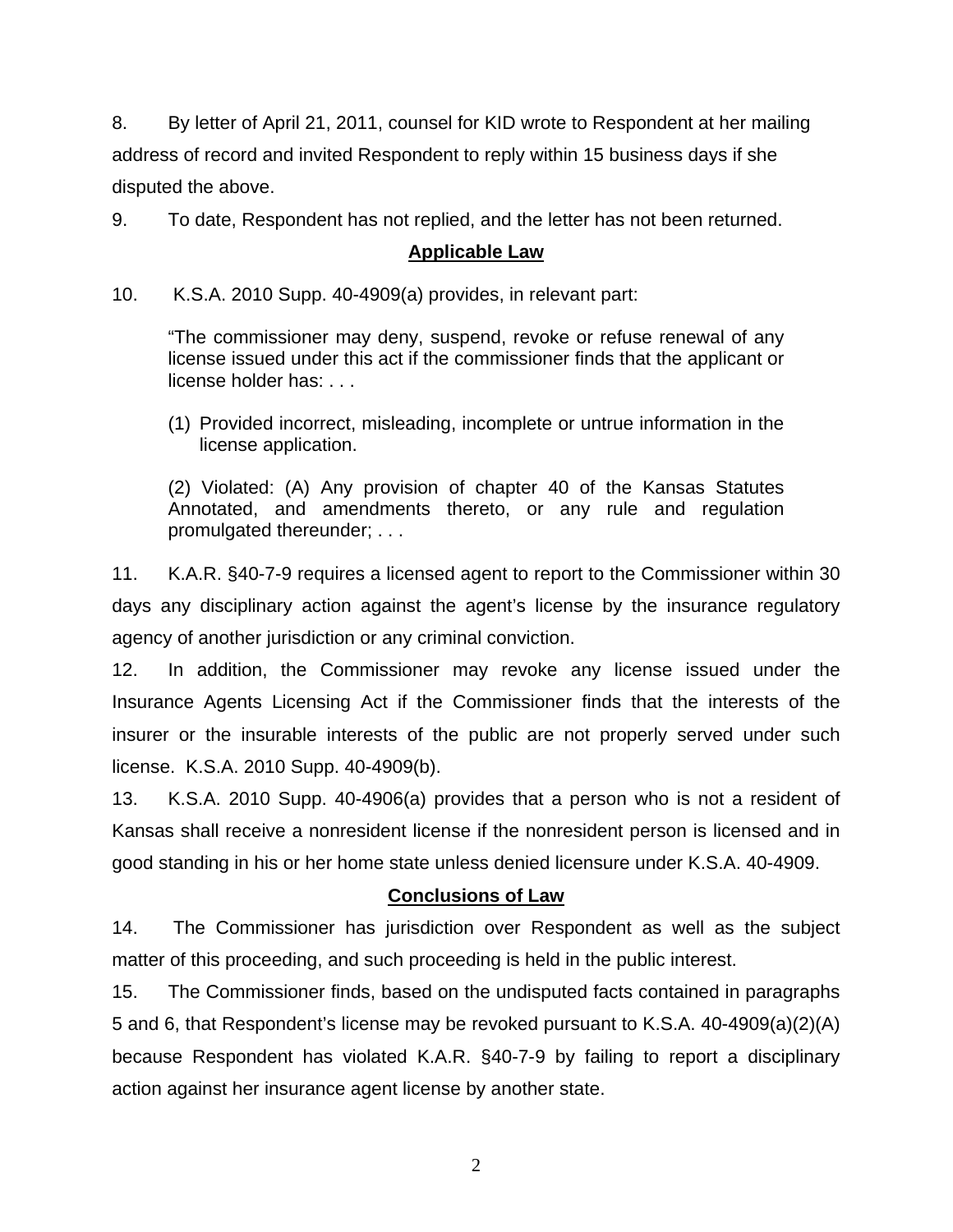16. The Commissioner finds, based on the facts contained in paragraphs 5 through 7, that Respondent's license may be revoked either pursuant to K.S.A. 40-4909(a)(1) because she submitted an application containing incomplete or untrue information or pursuant to K.S.A. 40-4909(a)(2)(A) because she failed to report a new conviction, in violation of K.A.R. §40-7-9(d).

17. Based on the foregoing findings, the Commissioner concludes that sufficient grounds exist for the revocation of Respondent's insurance agent's license pursuant to K.S.A. 40-4909(a).

18. The Commissioner further concludes Respondent's license may be revoked pursuant to K.S.A. 40-4909(b) because such license is not properly serving the interests of the insurer and the insurable interests of the public.

19. In addition, the Commissioner concludes that Respondent is no longer qualified to hold a license based on reciprocity because Respondent is no longer licensed in her state of residence.

20. Based on the facts and circumstances set forth herein, it appears that the use of summary proceedings in this matter is appropriate, in accordance with the provisions set forth in K.S.A. 77-537(a), in that the use of summary proceedings does not violate any provision of the law, the protection of the public interest does not require the KID to give notice and opportunity to participate to persons other than Respondent, and after investigation, KID believes in good faith that the allegations will be supported to the applicable standard of proof.

#### **Policy to be Served**

21. Before issuing an insurance agent license, the Commissioner must determine that the applicant is qualified and has not committed any act that would be grounds for denial, suspension, or revocation. K.S.A. 40-4905(b). Further, the Commissioner may revoke any license issued under the Insurance Agents Licensing Act if the Commissioner finds that the interests of the insurer or the insurable interests of the public are not properly served under the license. The following action is appropriate to promote the security and integrity of the insurance business and protect insurance consumers by licensing, or continuing to license, persons or entities to sell, solicit, or

3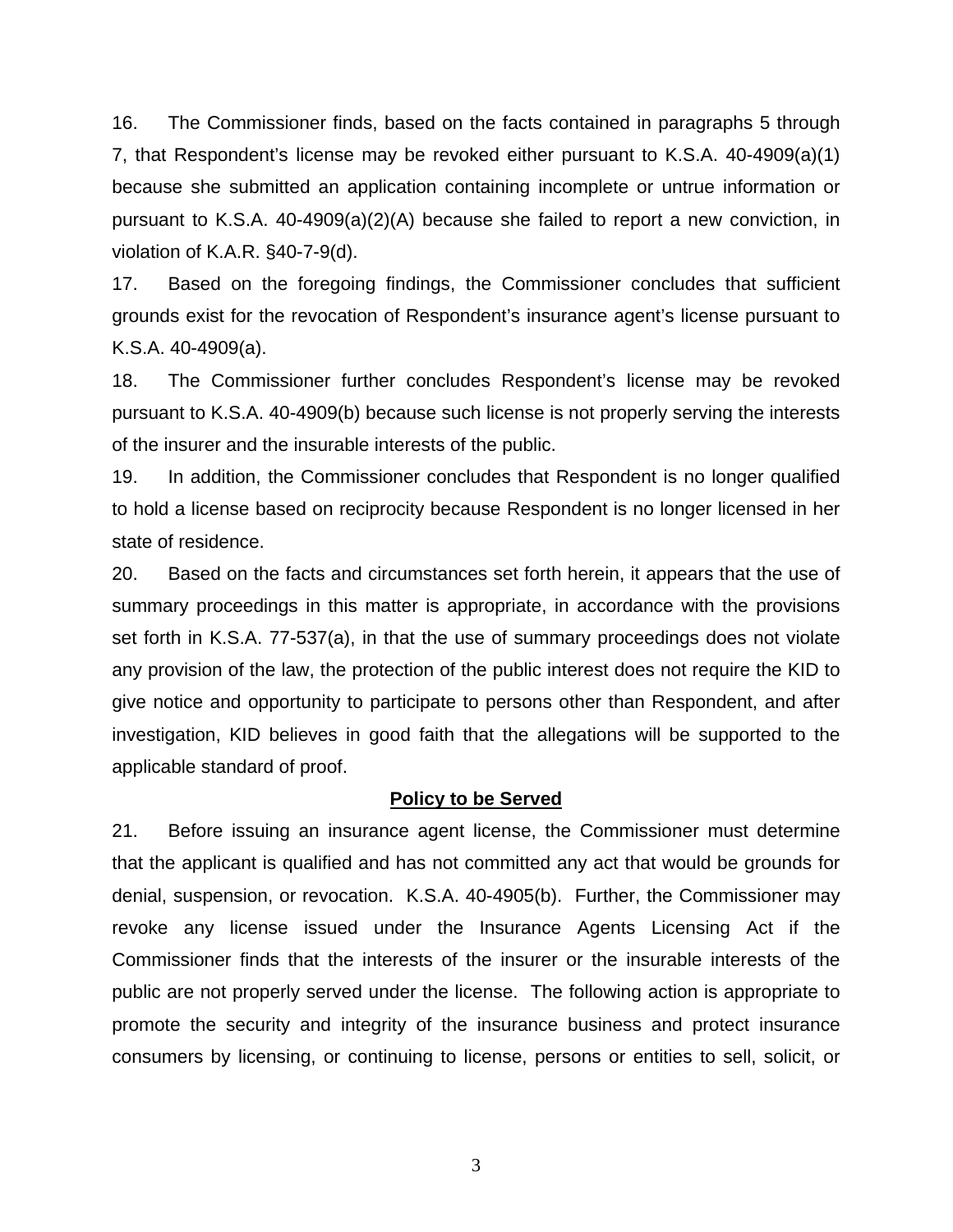negotiate insurance in the State of Kansas only if their conduct indicates they are both qualified and trustworthy.

 **IT IS THEREFORE ORDERED BY THE COMMISSIONER OF INSURANCE THAT** the Kansas nonresident insurance agent's license of **VALERIE L. STEIN** is hereby **REVOKED. It is further ordered,** that **VALERIE L. STEIN** shall **CEASE and DESIST** from the sale, solicitation, or negotiation of insurance, doing any act toward the sale, solicitation, or negotiation of insurance, and/or receiving compensation deriving from the sale, solicitation, or negotiation of insurance conducted on and after the effective date of this order.

 **IT IS SO ORDERED THIS \_\_31st\_\_ DAY OF MAY 2011, IN THE CITY OF TOPEKA, COUNTY OF SHAWNEE, STATE OF KANSAS.** 



 \_/s/ Sandy Praeger\_\_\_\_\_\_\_\_\_\_\_\_\_\_\_\_ Sandy Praeger Commissioner of Insurance

 \_/s/ Zachary J.C. Anshutz\_\_\_\_\_\_\_\_\_\_\_ Zachary J.C. Anshutz General Counsel

## **NOTICE OF RIGHTS TO HEARING AND REVIEW**

**Within fifteen (15) days of the date of service of this Summary Order,** 

**Respondent** may submit a written request for a hearing pursuant to K.S.A. 77-537 and

K.S.A. 77-542. Any request for a hearing should be addressed to the following:

 Zachary J.C. Anshutz, General Counsel Kansas Insurance Department 420 S.W. 9<sup>th</sup> Street Topeka, Kansas 66612